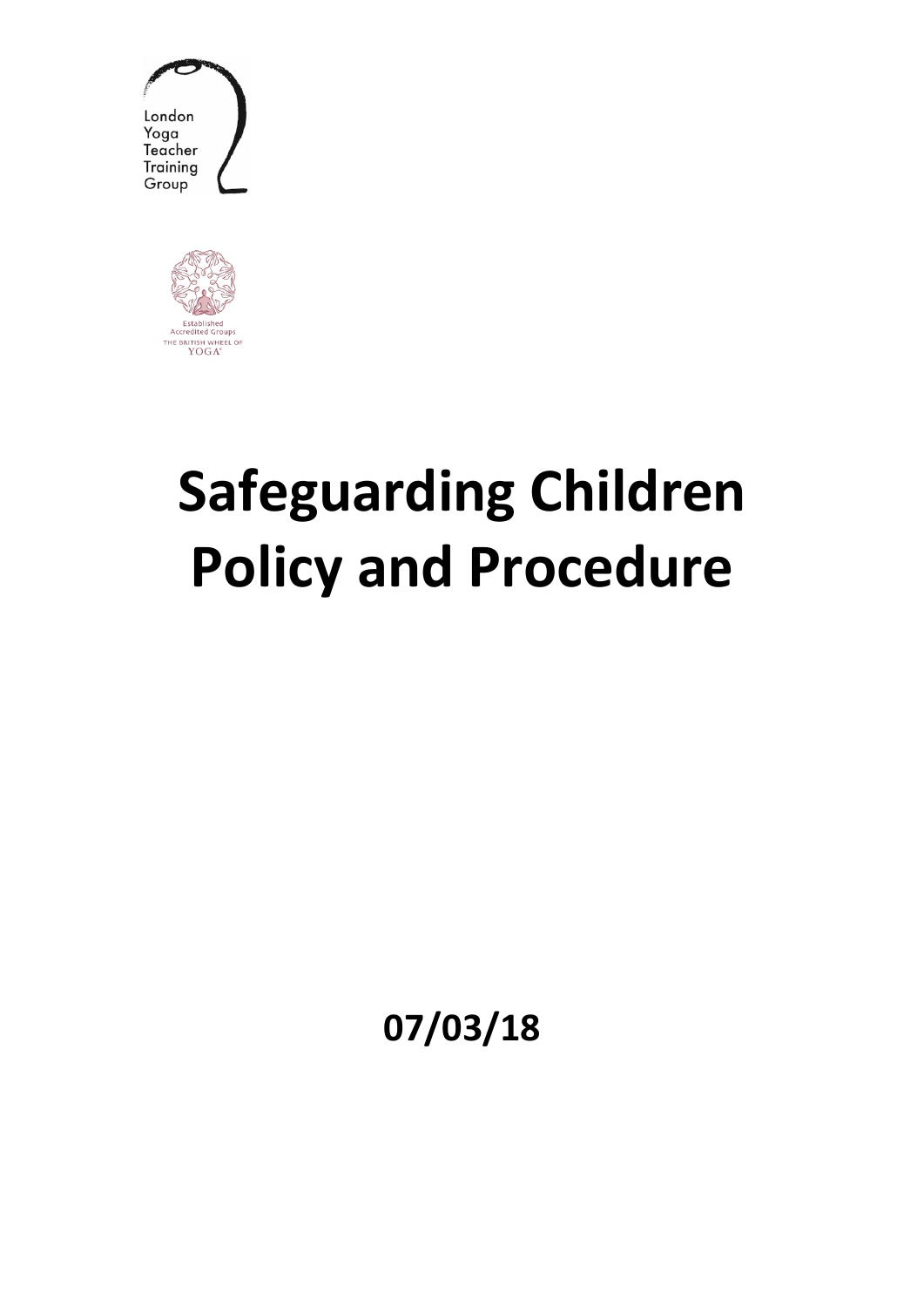# **Safeguarding Children Policy and Procedure**

#### **Contents**

|                                                                                           | Pages |
|-------------------------------------------------------------------------------------------|-------|
| 1. Safeguarding Policy                                                                    |       |
| 1.1 Policy statements                                                                     |       |
| 1.2 Policy definitions                                                                    |       |
| 1.2.1 What is the definition of a child?                                                  |       |
| 1.2.2 What is abuse?                                                                      |       |
| 1.3 Key roles                                                                             |       |
| 1.4 Safe employment                                                                       |       |
| 1.5 Training                                                                              |       |
| 1.6 Prevention                                                                            |       |
| 2. Safeguarding procedures                                                                |       |
| 2.1 Responding to an allegation/concern:                                                  |       |
| 2.1.1 Responsibilities of teachers, volunteers, members of staff and<br>committee members |       |
| 2.1.2 Raising a safeguarding concern                                                      |       |
| Appendices                                                                                |       |
| A BWY Named Safeguarding Leads and Contact Numbers                                        |       |
| <b>B Local Safeguarding Children Board Contacts</b>                                       |       |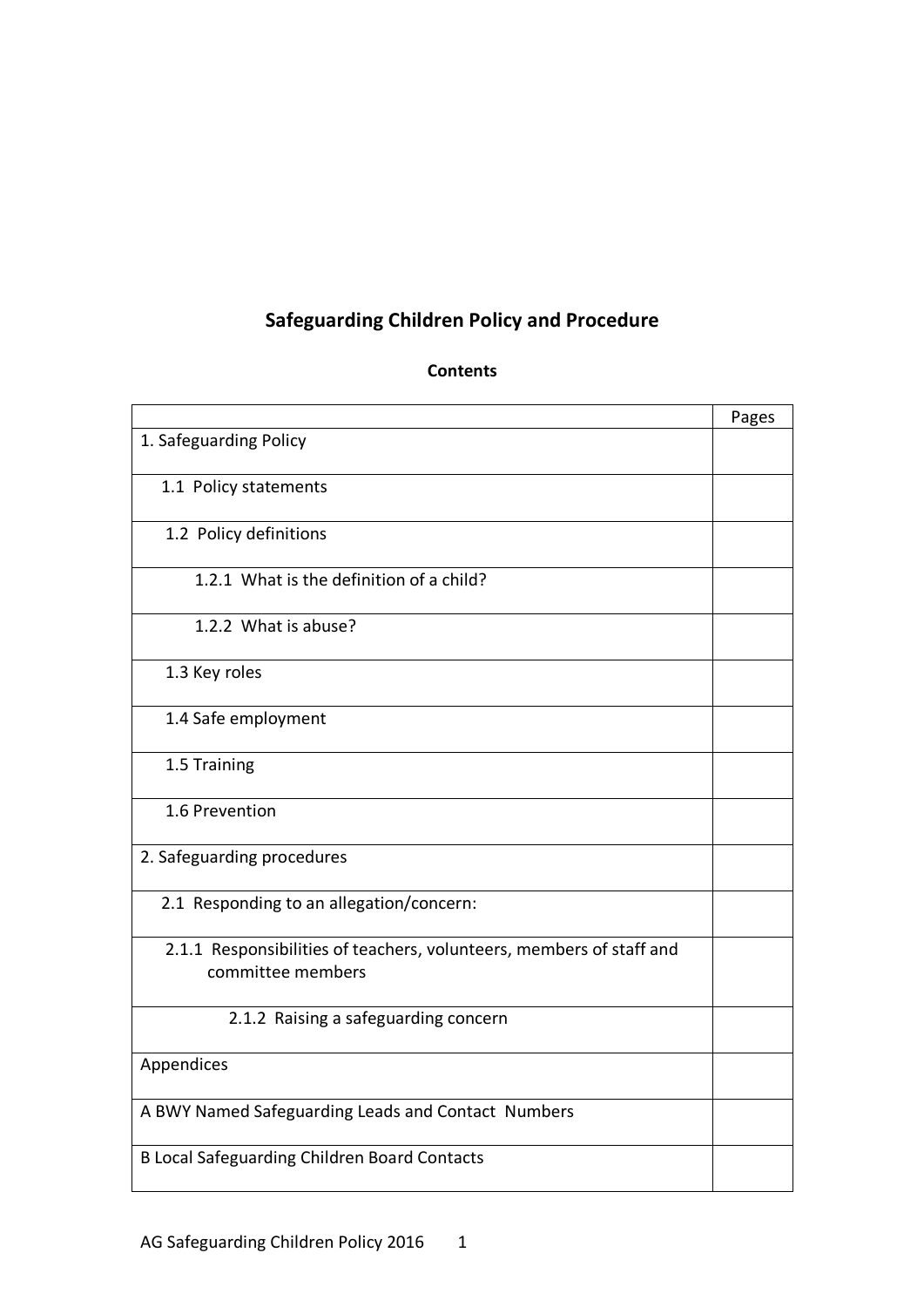# **1. Safeguarding Policy**

# **1.1 Policy Statements**

These procedures have been designed to ensure the welfare and protection of any child who accesses services provided. The organisation will not tolerate the abuse of children in any of its forms.

The organisation is committed to the following key principles:

- The welfare of the child is paramount.
- All participants regardless of age, gender, ability or disability, race, faith, language or sexual identity, have the right to protection from harm.
- All allegations, suspicions of harm and concerns will be taken seriously and responded to swiftly, fairly and appropriately.
- Everyone will work in partnership to promote the welfare, health and development of children.

In achieving these principles the organisation will:

- Recruit, train and supervise where practicable, its teachers, volunteers, staff and committee members to adopt the best practice to safeguard and protect young people from abuse, and themselves against allegations.
- Ensure that all teachers, volunteers, staff and committee members have access to and are familiar with this safeguarding children policy and procedure and their responsibilities within it.
- Ensure all teachers, volunteers, staff and committee members receive training in relation to safeguarding children at a level commensurate with their role.
- Respect and promote the rights, wishes and feelings of young people.
- Ensure concerns or allegations of abuse are always taken seriously.
- Ensure that children and their parents have access to information about how to report concerns or allegations of abuse.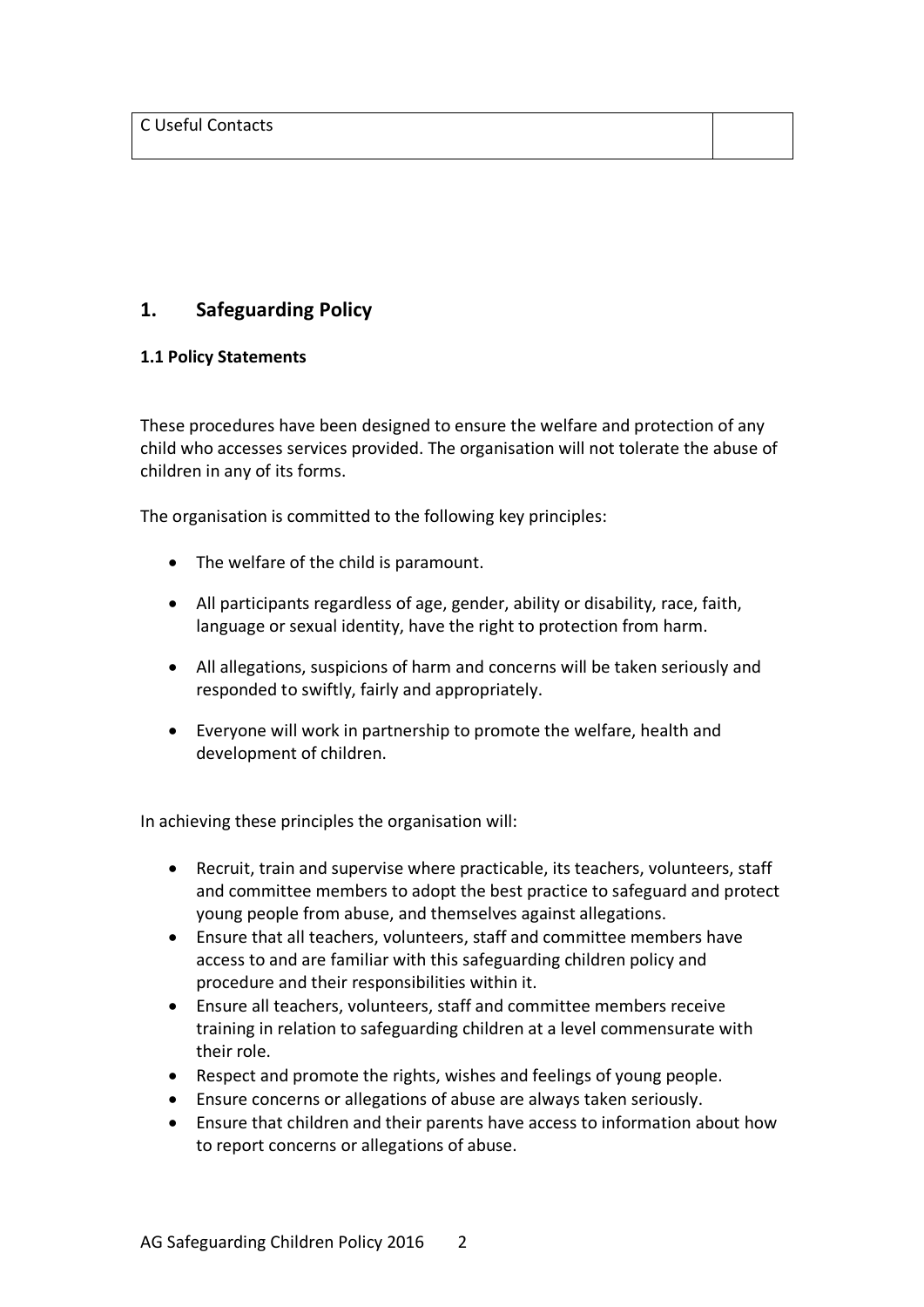• Ensure there is a named lead person to promote safeguarding awareness and practice within the organisation.

#### **1.2 Policy Definitions**

#### **1.2.1 What is the definition of a child?**

Children are defined in the Children Act 1989 as people under the age of 18 years. For the purposes of this policy the legal definition applies.

The term parents is used in this policy as a generic term to represent parents, carers and guardians.

#### **1.2.2 What is abuse?**

#### **Types of abuse**

There are four main types of abuse: physical, sexual, emotional and neglect. An individual may abuse or neglect a child directly or may be responsible for abuse by failing to prevent another person harming that child.

#### **Physical abuse**

Physical abuse may involve hitting, shaking, throwing, poisoning, burning or scalding, drowning, suffocating, or otherwise causing physical harm to a child.

Examples of physical abuse in sport include extreme physical punishments; forcing a child into training and competition that exceeds the capacity of his or her immature and growing body or limitations of a disability; assaulting a person; or where the child is given drugs to enhance performance or in the case of a child, delay puberty.

#### **Sexual abuse**

Sexual abuse involves forcing a child to take part in sexual activities, which may involve inappropriate touching, penetrative or non-penetrative sexual acts. They may include non-contact activities, such as involving children in looking at, or in the production of, sexual photographic or online images, watching sexual activities, or encouraging children to behave in sexually inappropriate ways.

#### **Emotional abuse**

Emotional abuse is the persistent maltreatment of a child such as to cause severe and persistent adverse effects on their development. It may involve conveying to children that they are worthless or unloved, inadequate, or valued only insofar as they meet the needs of another person. It may feature age or developmentally inappropriate expectations being imposed. These may include interactions that are beyond the child's developmental capability, as well as overprotection and limitation of exploration and learning, or preventing them from participating in normal social interaction.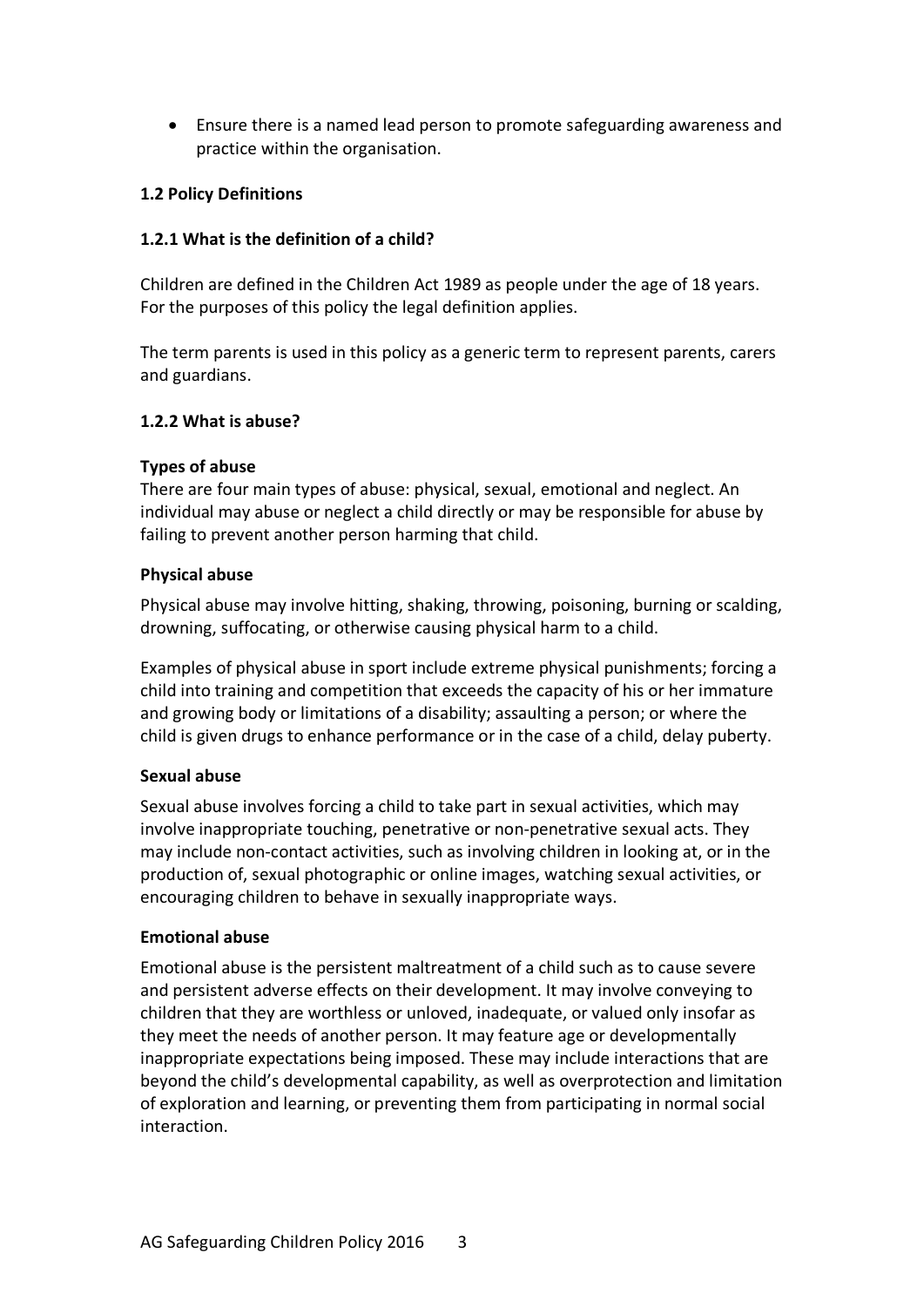Emotional abuse may involve a child seeing or hearing the ill-treatment of another as well as serious bullying, causing children to feel frightened or in danger, or the exploitation or corruption of children. Some level of emotional abuse is involved in all types of maltreatment of a child, though it may also occur alone.

Examples of emotional abuse in sport include subjecting children to constant criticism, name-calling, and sarcasm or bullying. It could also include their regular exclusion from an activity or more subtle actions such as staring at or ignoring a child. Putting children under consistent pressure to perform to unrealistically high standards is also a form of emotional abuse.

#### **Neglect**

Neglect is the persistent failure to meet a child's basic physical and/or psychological needs, likely to result in the serious impairment of their health or development. Neglect may involve a parent failing to provide adequate food, clothing and shelter (including exclusion from home or abandonment), failing to protect a child from physical and emotional harm or danger, or to ensure adequate supervision (including the use of inadequate care-givers) or to ensure access to appropriate medical care or treatment. It may also include neglect of, or unresponsiveness to, a child's basic emotional needs.

Examples of neglect in sport could include: not ensuring children are safe; exposing them to undue cold or heat or unsuitable weather conditions, or exposing them to unnecessary risk of injury.

# **Bullying**

Bullying is often considered to be a fifth type of abuse but when it does occur it usually has elements of one or more of the four categories identified. The bully can be a parent who pushes too hard, a coach or manager with a 'win at all costs' attitude or another intimidating child. It should also be recognised that bullying can take place in the virtual world of social networking sites, emails or text messages.

Bullying should not be ignored and the victim should be supported through what can be a traumatic experience. Bullying will not just go away. Bullies can be very cunning and develop strategies to avoid it being seen by anyone but the victim.

Bullying takes many forms but ultimately it is the perception of the victim that determines whether or not they are being bullied rather than the intention of the bully. It is the way that incidences are dealt with which makes the difference between life being tolerable or becoming a misery for the victim.

#### **Poor Practice**

Incidents of poor practice arise when the needs of children are not afforded the necessary priority, compromising their wellbeing. Poor practice can easily turn into abuse if it is not dealt with as soon as concerns are raised or reported.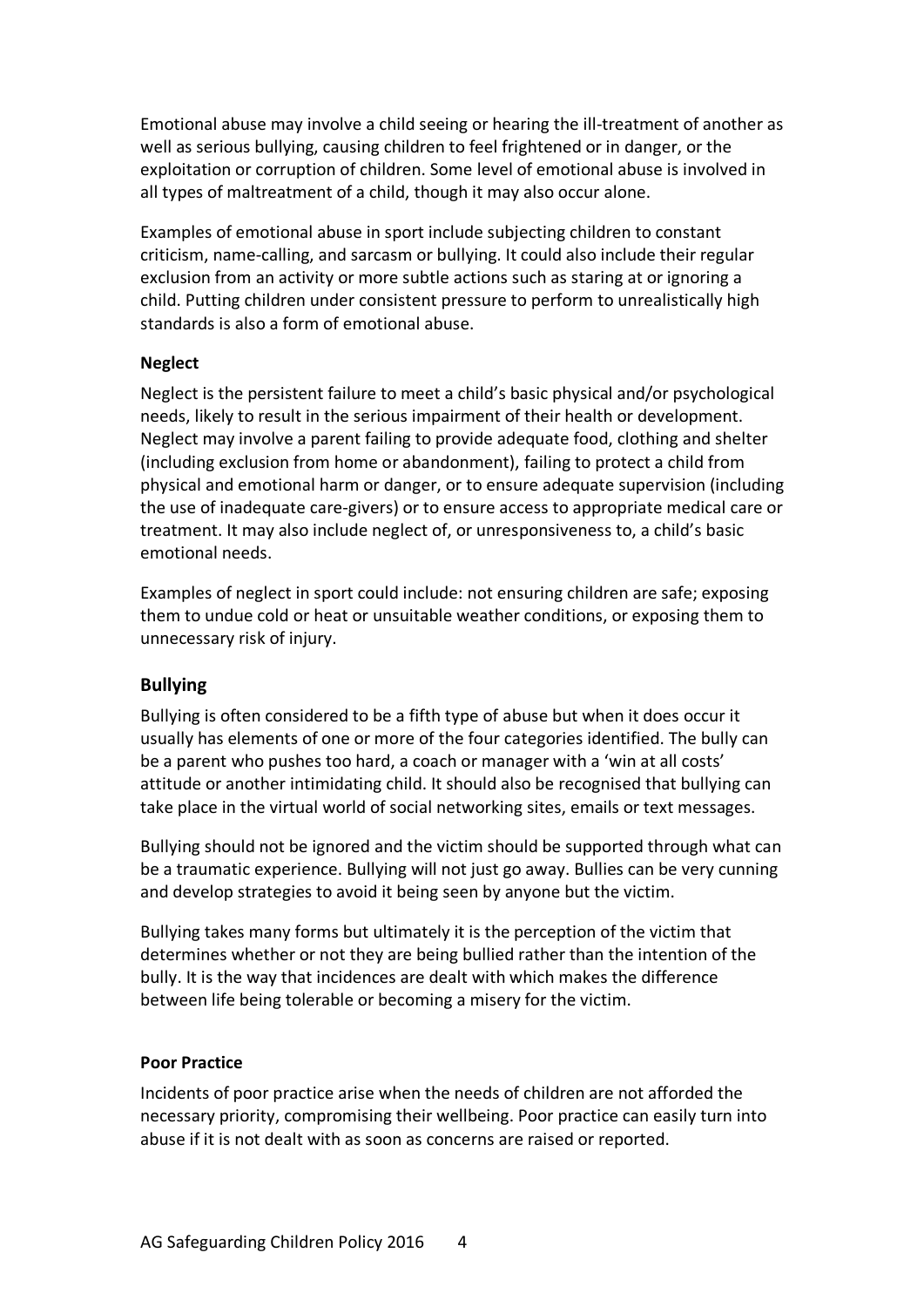Examples of poor practice may be shouting, excessive training, ridicule of errors, ignoring health and safety or Duty of Care responsibilities.

# **1.3 Key Roles**

The organisational lead for safeguarding is Assistant Director Sarah Linsey.

All LYTTG teachers, volunteers, staff and committee members have a responsibility to act on concerns of possible abuse and must inform the Sarah Linsey, Assistant **Director** 

The Assistant Director has the responsibility to decide whether it is appropriate to raise a safeguarding concern with the local authority, on behalf of their organisation, or to respond to the concerns in an alternative manner.

In the absence of the Sarah Linsey, Assistant Director, Anne-marie Zulkahari the Founding Director should be contacted. The named people for dealing with safeguarding concerns within the LYTTG and BWY and their contact numbers are in Appendix A.

# **1.4 Safe Employment**

- The organisation is committed to achieving best practice in respect to the safe recruitment / selection procedure for all teachers and volunteers teaching yoga to children.
- The organisation is committed to working within best practice as established by the Disclosure and Barring Scheme (DBS).
- The organisation has procedures in place to deal with allegations of abuse made against teachers, volunteers, members of staff and trustees.

# **Selection Procedure**

Detailed safeguarding guidance and information is available from www.bwy.org.uk/members/resources.

Note that it is a BWY/LYTTG requirement that all teachers teaching dedicated classes to under 18s must complete further specialist training.

In addition, to teach under 18s an Application Form (Form A) as well as a Self-Declaration Form (Form B) must be submitted to the BWY. These forms are available at www.bwy.org.uk/members/resources. Completed forms must be returned to the BWY Safeguarding and Diversity Manager as detailed at the bottom of each form.

Each LYTTG/BWY member must keep their online Safeguarding Record up to date via the BWY website at www.bwy.org.uk/members/safeguarding/.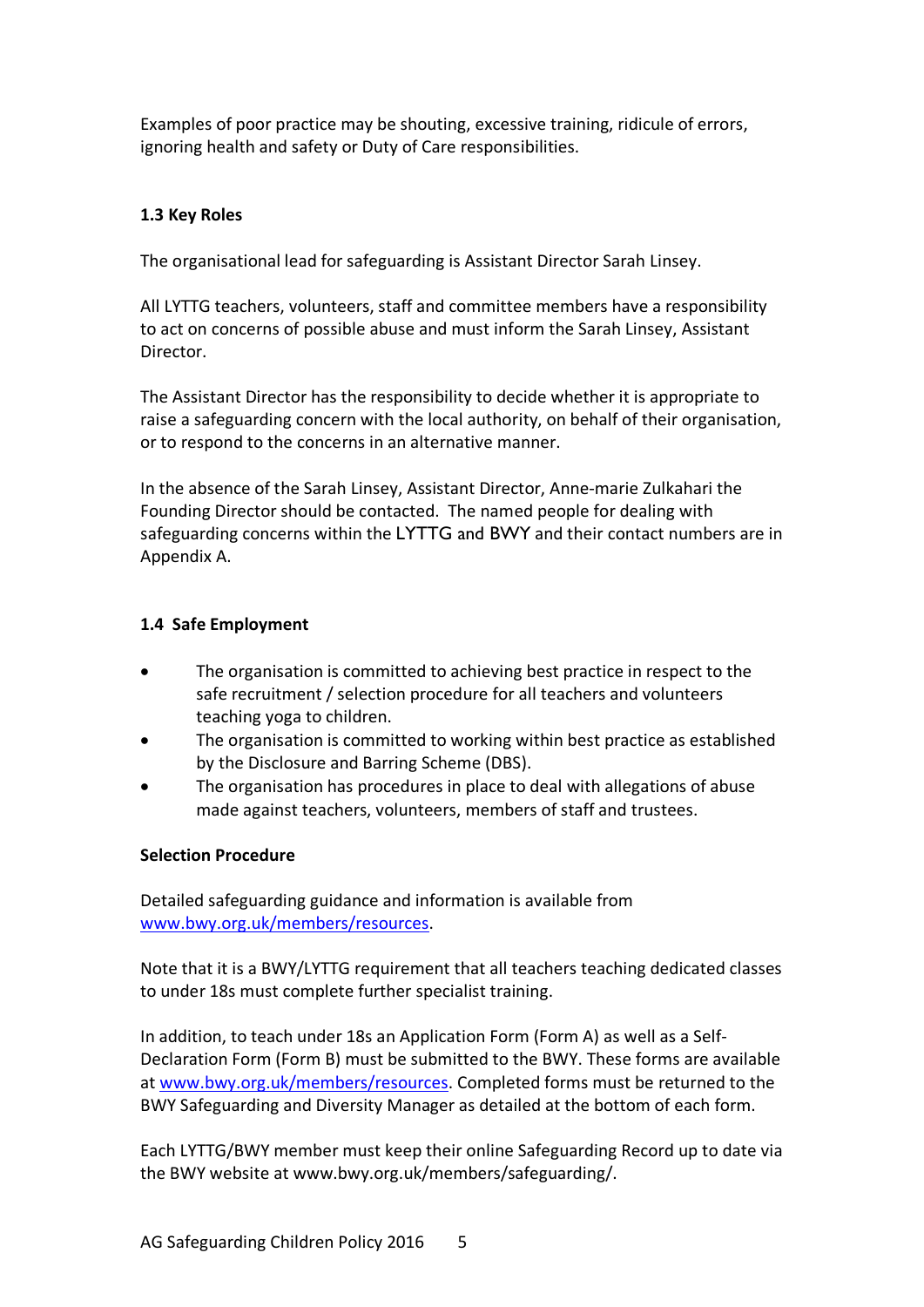Failure to disclose information or subsequent failure to conform to the Code of Ethical Practice may result in disciplinary action and possible exclusion from the LYTTG and the BWY.

#### **Checks and References**

A minimum of 2 written references will be taken up and, if possible, one to be associated with former work with children/young people. Written references will be followed up and confirmed by telephone if it is considered necessary.

Checks will be carried out with the following organisations that maintain information about individuals who are deemed to be unsuitable to work with children:

- •England and Wales Disclosure & Barring Service (DBS)
- •Scotland Disclosure Scotland
- •Northern Ireland -Access Northern Ireland

#### **Requirements for Classes other than Dedicated Children's Classes**

#### **Post-Natal Yoga**

As babies attending yoga classes with their mothers are not in the care of the teacher, the BWY does not require teachers of such classes to be DBS checked. However, in keeping with best practice, teachers should undergo Safeguarding Training.

#### **Adult Classes with Under 18's in attendance**

When there is no parent attending an adult class with a young person, a teacher must undergo a DBS check if the child is under 16 years of age. 16 & 17 year olds may attend adult classes unaccompanied without the teacher undergoing a DBS check.

# **Teachers teaching children for an organisation other than** LYTTG

Any teacher teaching for another organisation, for example a school, health club, gym, must follow that organisation's own Safeguarding Policy and Procedures. The teacher is required to:

- ask for a copy of the organisation's Safeguarding Policy and Procedures
- ask for the name and contact details of the "referral" person within the organisation
- know the organisation's procedures with reference to Hands-On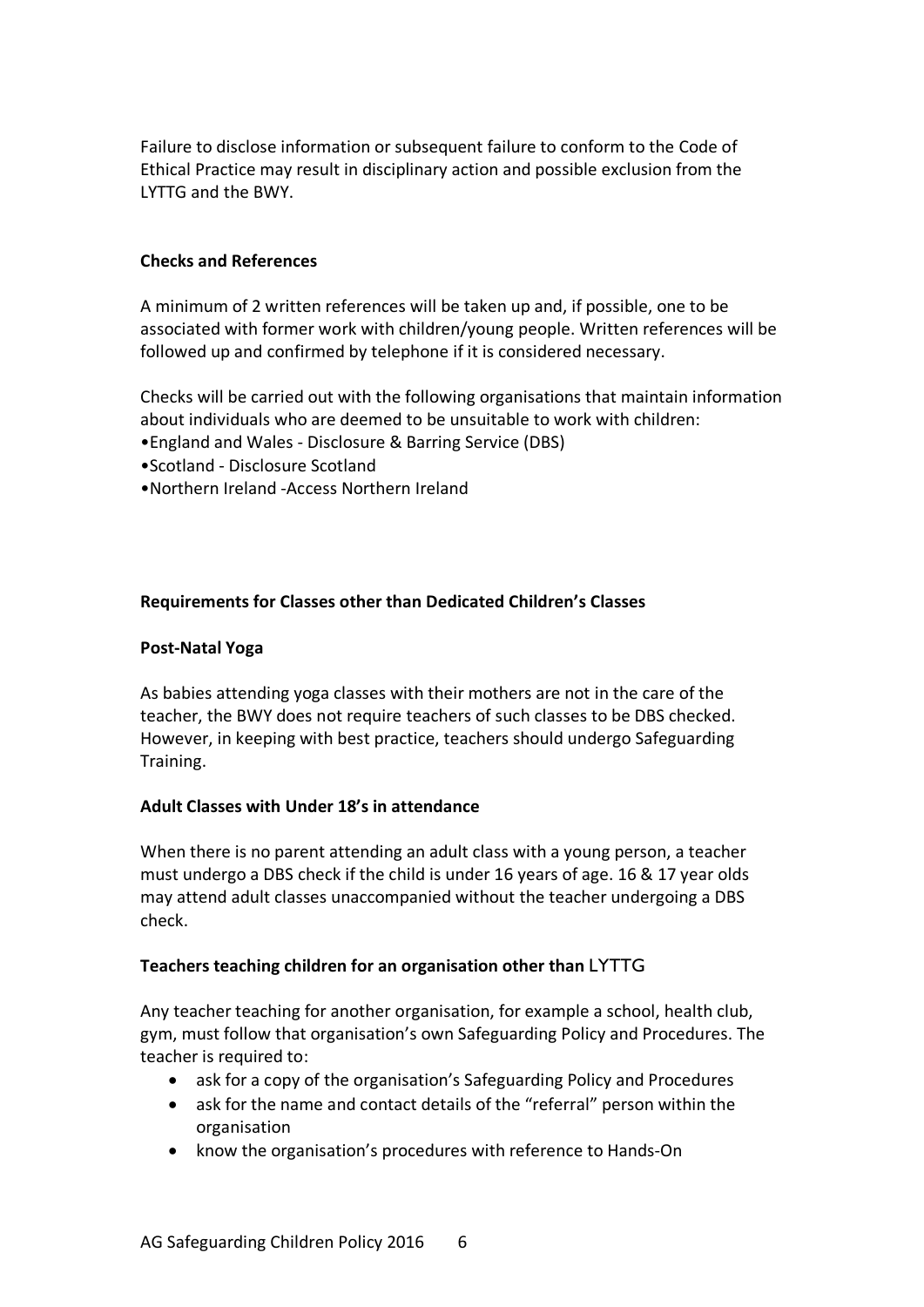Adjustment, use of Photographic Images and of Photographic Filming Equipment,

# **1.5 Safeguarding Training**

The BWY/LYTTG are committed to ensuring that all teachers, volunteers, members of staff and committee members will receive training on safeguarding children, at a level commensurate with their roles. Safeguarding Training should be undertaken every three years.

All teachers working with under-18s are required to undergo, and keep updated, recognised Safeguarding Training. Such training will enable individuals to recognise their responsibilities with regard to their own good practice and the reporting of suspected poor practice/ concerns of possible abuse. The BWY website contains information about how to access safeguarding training.

The LYTTG/BWY will ensure that any allegations made against teachers, volunteers, staff and committee members will be dealt with swiftly. Where a teacher, volunteer, staff or committee member is thought to have committed a criminal offence the police will be informed. If a crime has been witnessed the police should be contacted immediately.

Where the allegation involves alleged abuse of a child, a concern should be raised following the process in section 2.1.2.

The safety of the child is paramount and it should be ensured that they are safe and away from the person(s) who is alleged to have caused harm.

The LYTTG Founding Director, Anne-marie Zulkahari, will ensure that the LYTTG Disciplinary Procedures are co-ordinated with any other enquiries taking place as part of the ongoing management of the allegation.

# **1.6 Prevention**

The BWY has the following policies, procedures, guidance and required practices in place which all minimise the risk of abuse occurring.

These policies are all available on the BWY website at www.bwy.org.uk/members/resources

Teachers, volunteers, staff and committee members are required to familiarise themselves with the content of these policies.

- Duty of Care Statement
- Whistleblowing Policy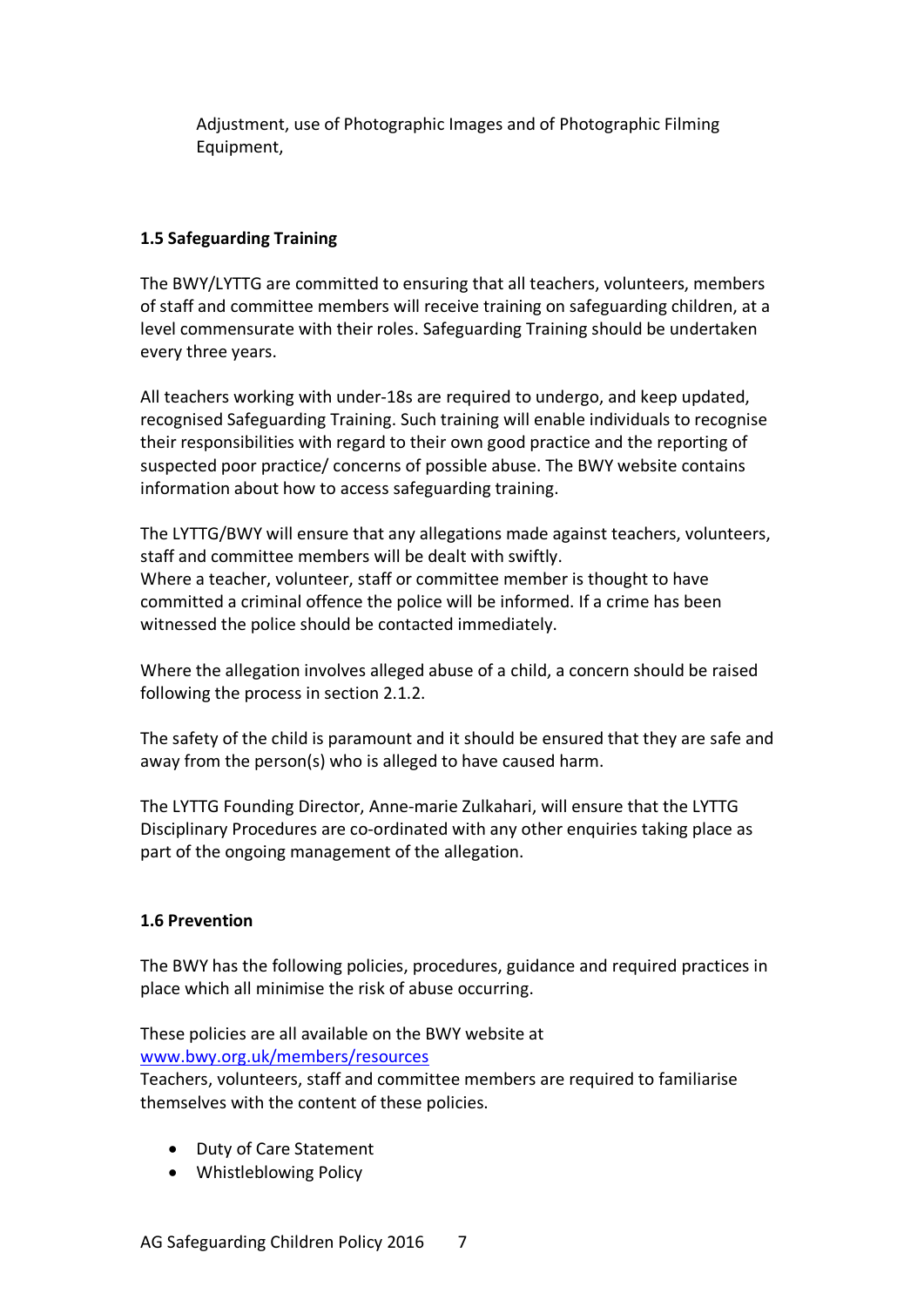- Equality and Diversity Policy
- Code of Ethical Practice for Teachers
- Checklist of Safeguarding Procedures
- Guide for Teachers DBS applications
- Safeguarding Training
- Safeguarding Children Essential Contacts for Teachers
- Adult Classes Private
- Adult Classes Employee
- Private Dedicated Children's Classes
- Teaching in Schools
- Offering Taster Classes
- Ratios Recommended Supervision Ratios
- Incident Record Form
- Hands on Adjustment of Young People Consent Form
- Use of Photography of Young People Consent form
- Use of Photographs of Young People Consent Form
- Agreement Form Under 16's in Adult Class
- Statement of Care
- Important Child Welfare Contacts

# **2. Safeguarding Children Procedures**

#### **2.1 Responding to an allegation/concern:**

The LYTTG recognises that it has a duty to act on reports, or suspicions of abuse or neglect. Anyone who has contact with children and hears disclosures or allegations or has concerns about potential abuse or neglect has a duty to pass them on appropriately.

# **2.2 Responsibilities of all teachers, volunteers, members of staff and committee members**

**If any teacher, volunteer, member of staff or committee member has reason to believe that abuse is or may be taking place they have a responsibility to act on this information. It does not matter what their role is, doing nothing is not an option.** 

If a child discloses abuse to you directly, use the following principles to respond to them:

- Assure them that you are taking the concerns seriously
- Do not be judgemental or jump to conclusions
- Listen carefully to what they are telling you, stay calm, get as clear a picture as you can. Use open ended questions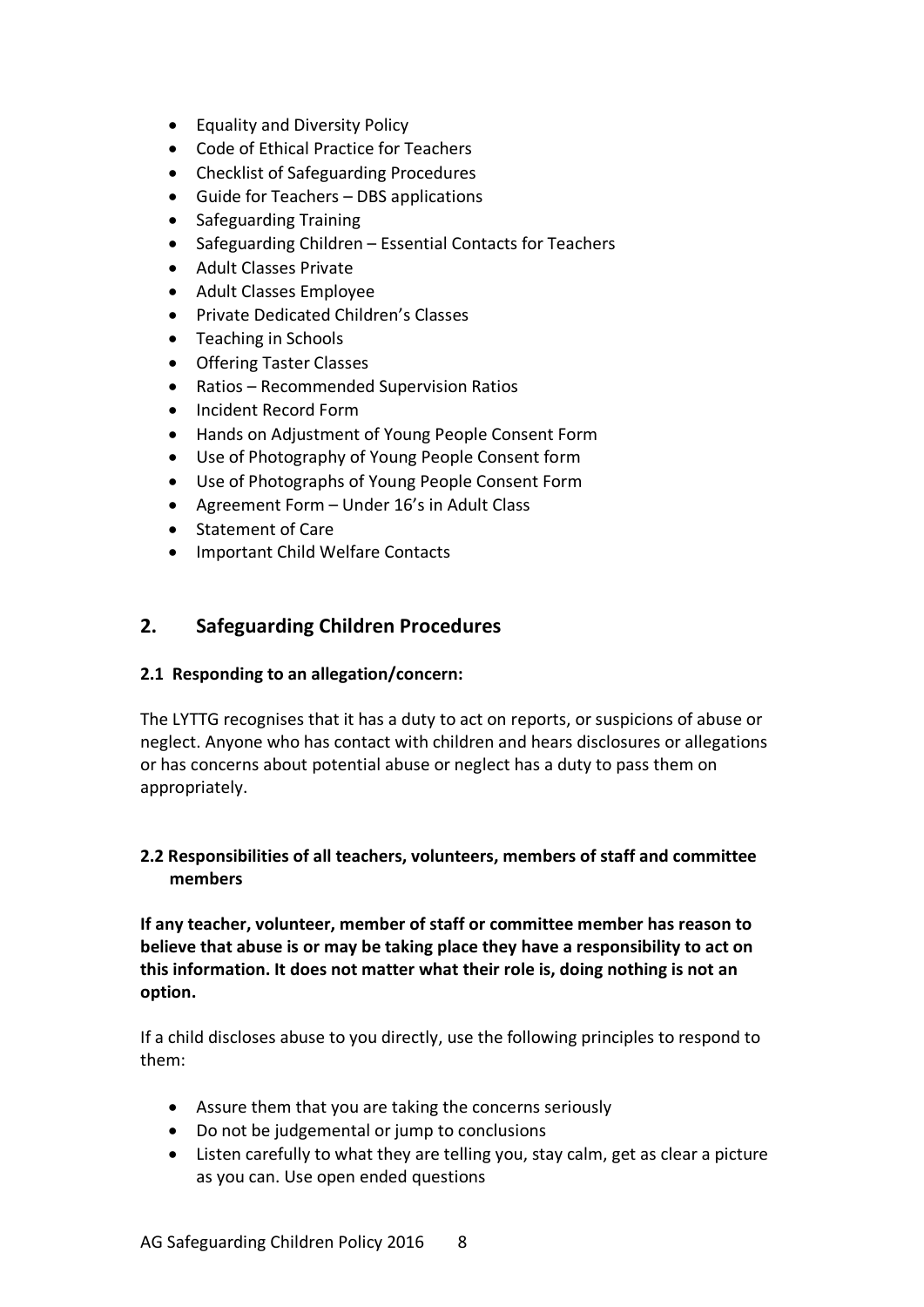- Do not start to investigate or ask detailed or probing questions
- Explain that you have a duty to tell the BWY Safeguarding and Diversity Manager
- Reassure the child but do not make promises of confidentiality, the child needs to know you may need to share this information.

Your responsibilities are:

- 1. To take action to keep the child safe if possible.
	- If an urgent police presence is required to keep someone safe call 999
	- Does the person need urgent medical assistance, do they need an ambulance – call 999
- 2. If a crime has occurred, be aware of the need to preserve evidence.
- 3. Always inform the BWY Safeguarding and Diversity Manager. You cannot keep this information secret, even if the person asks you to.
- 4. Clearly record what you have witnessed or been told, record your responses and any actions taken.

**If consulting with the** BWY Safeguarding and Diversity Manager **will lead to an undue delay and thereby leave a person in a position of risk, you should 'Raise a Safeguarding Concern' yourself.**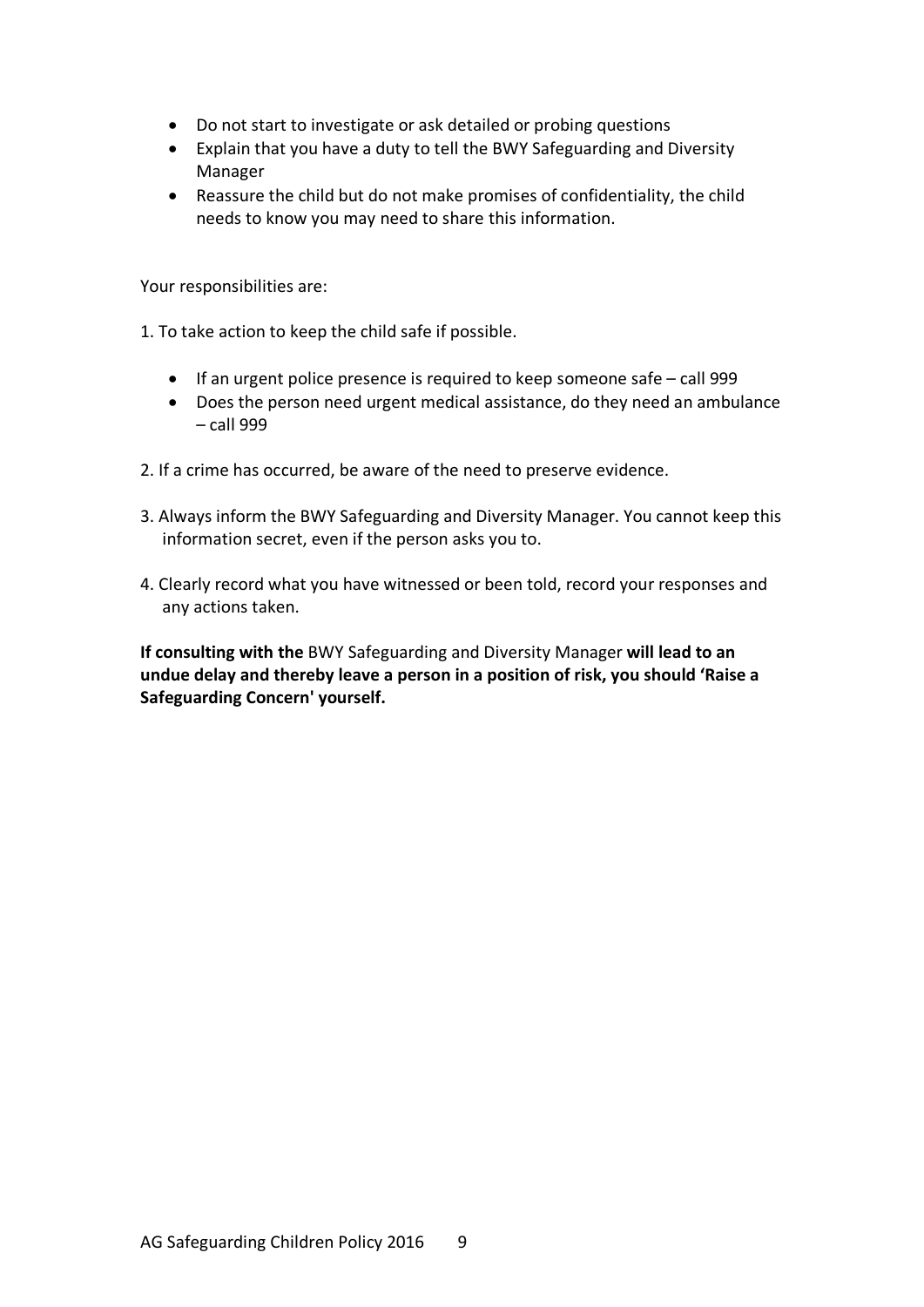# **2.1.2 Raising a Safeguarding Concern**

Raising a safeguarding concern, means reporting abuse to the local authority under the Safeguarding Children procedure. Anyone can raise a safeguarding concern, however this is usually undertaken by the BWY Safeguarding and Diversity Manager.



Take action to ensure the immediate safety and welfare of the child Consider:

- Is urgent medical attention / ambulance required? (dial 999)
- Is an urgent police presence required? (dial 999)

Report your concern to BWY Safeguarding and Diversity Manager who will refer the matter to Children's Social Care / Police without delay. Complete Incident Record Form and forward to Children's Social Care / Police and to the BWY Safeguarding and Diversity Manager **within 24 hours**.

If the BWY Safeguarding and Diversity Manager is unavailable or these people are the cause of concern, refer the matter directly to Children's Social Care or the Police.

#### **Delay may place the young person at further risk**

| Send a copy of the Incident Record Form to Children's Social Care / Police and to<br><b>BWY Safeguarding and Diversity Manager</b> |
|------------------------------------------------------------------------------------------------------------------------------------|
| Take action as advised by these agencies, including advice on contacting<br>parents.                                               |

 $\Box$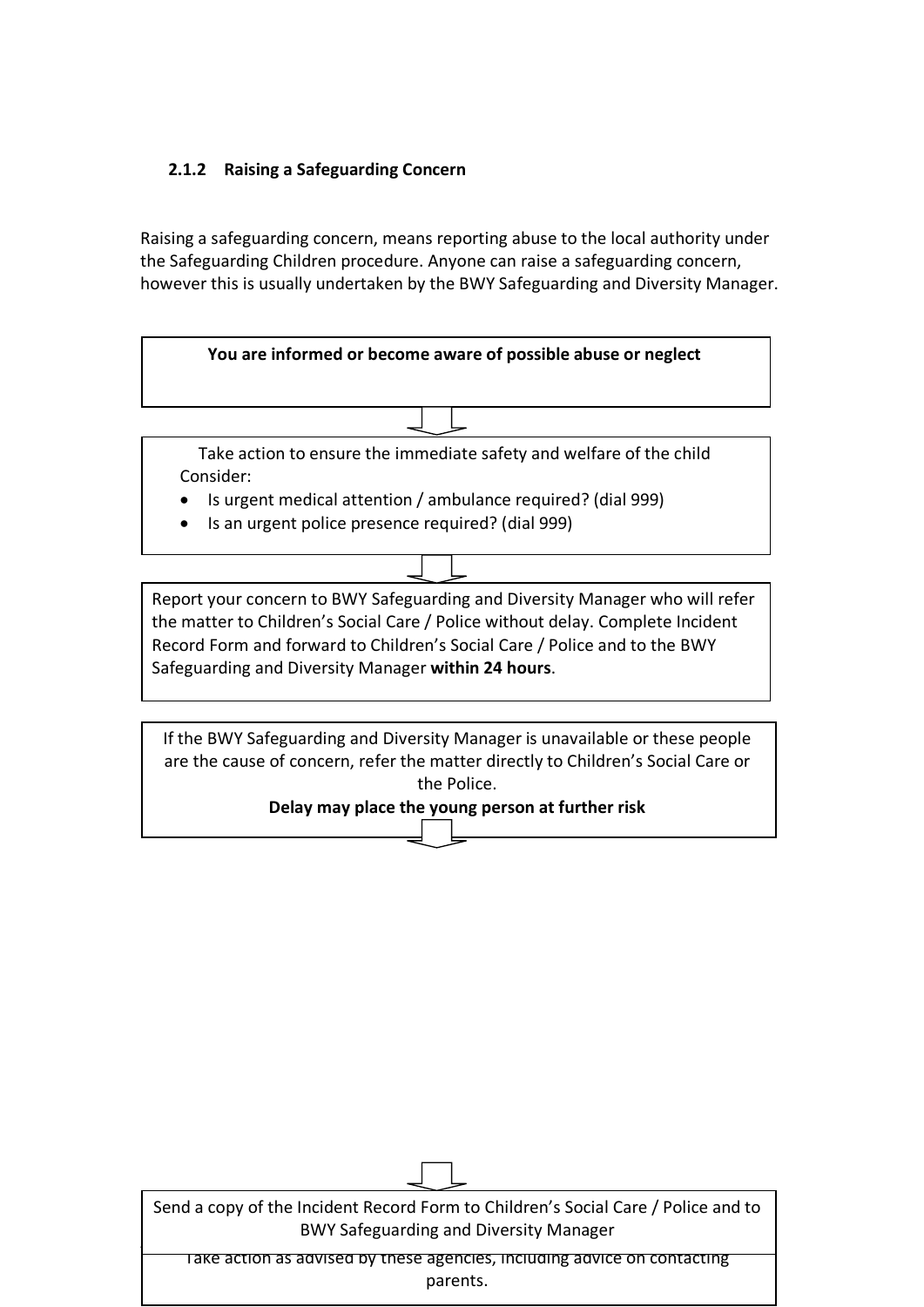If you are uncertain as to what to do at any stage, contact the NSPCC free 24 hour Helpline – 0808 800 5000.

# **Additional Guidance:**

If you remain unsure whether the issue is a safeguarding concern, you can:

- Contact the BWY Safeguarding and Diversity Manager
- Seek advice from a Safeguarding Officer by contacting your local authority's Customer Service Centre and asking to talk to a Safeguarding Officer. Contact details in Appendix B

#### **Sharing Concerns with Parents**

There is always a commitment to work in partnership with parents or carers where there are concerns about their children. Therefore, in most situations, it would be important to talk to parents or carers to help clarify any initial concerns. For example, if a child seems withdrawn, there may be a reasonable explanation. He/she may have experienced an upset in the family such as a parental separation, divorce or bereavement.

# **When it is Not Appropriate to Share Concerns with Parents**

There are circumstances in which a young person might be placed at even greater risk if concerns are shared (e.g. where a parent or carer may be responsible for the suspected abuse or not able to respond to the situation appropriately). In these situations or where concerns still exist, any suspicion, allegation or incident of abuse must be reported to the person in charge, if there is someone, and the Children's Social Care or the Police, who will advise on contacting parents.

#### **Document the concern and any actions or decisions taken**

Ensure all actions and decisions are fully recorded. It is possible that your records may be required as part of an enquiry, be as clear and accurate as you can. Record the reasons for your decisions and any advice given to you in making these decisions.

Ensure that appropriate records are maintained, including details of: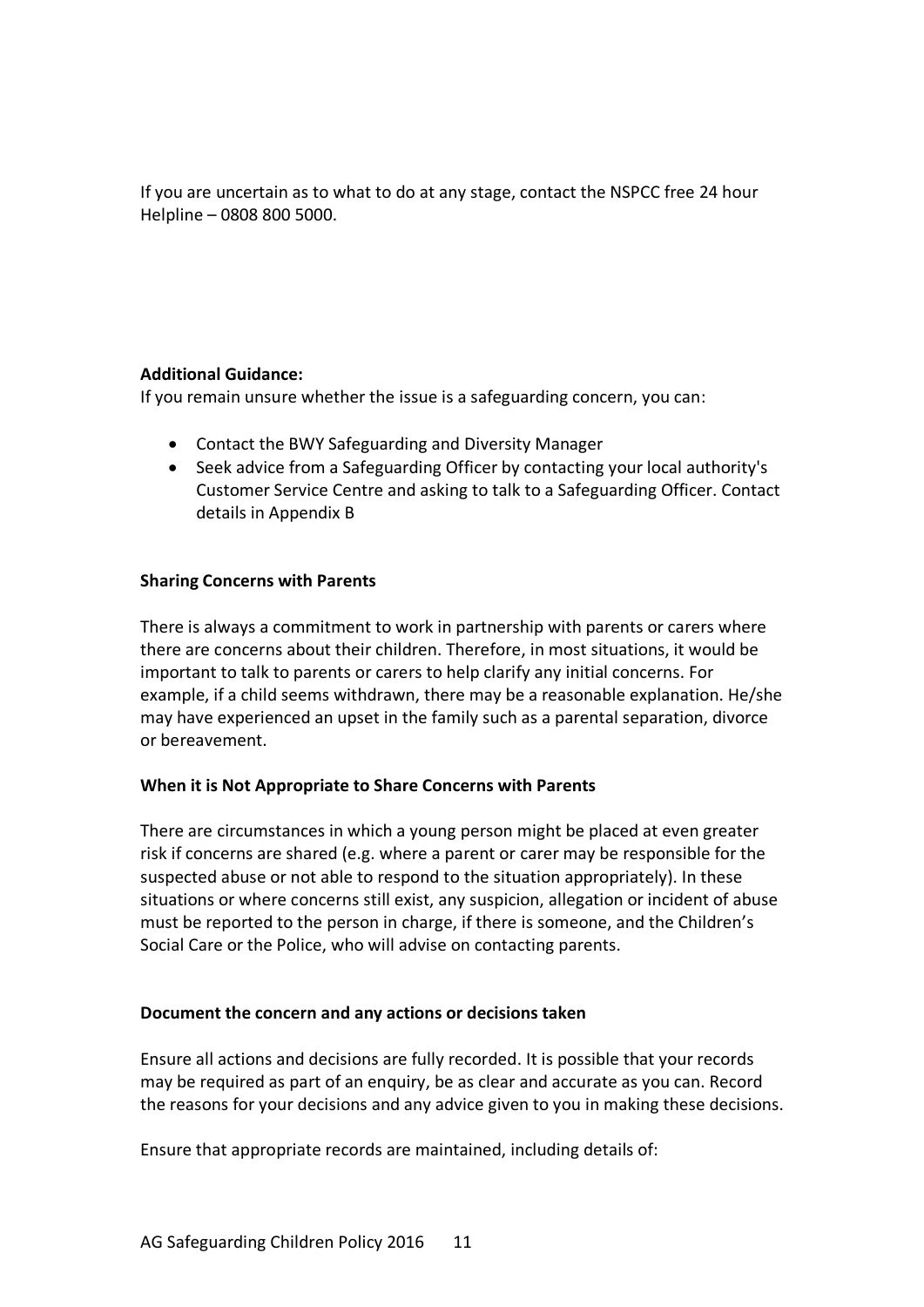- the nature of the safeguarding concern/allegation
- the decision of the organisation to raise a concern or not

#### **How to Raise a Safeguarding Concern**

To raise a safeguarding concern:

Contact your local authority's Customer Service Centre and tell them you wish to raise a safeguarding concern. (Contact Details in Appendix B)

The person you speak to will ask you for details about the allegation/concern. If you have reported the incident to the police, tell the person this as well.

You will be required to complete a form outlining your concerns, the advisor will give you details of how to do this.

REMEMBER: If you suspect that someone is being abused and they are in **immediate** danger you should ring the Police on **999**.

The safeguarding concern will be allocated to an appropriate team, who will then contact you to discuss the concerns further.

Information should be provided to the individual. This could be about other sources of help or information that could enable them to decide what to do about their experience, enable them to recover from their experience and enable them to seek justice.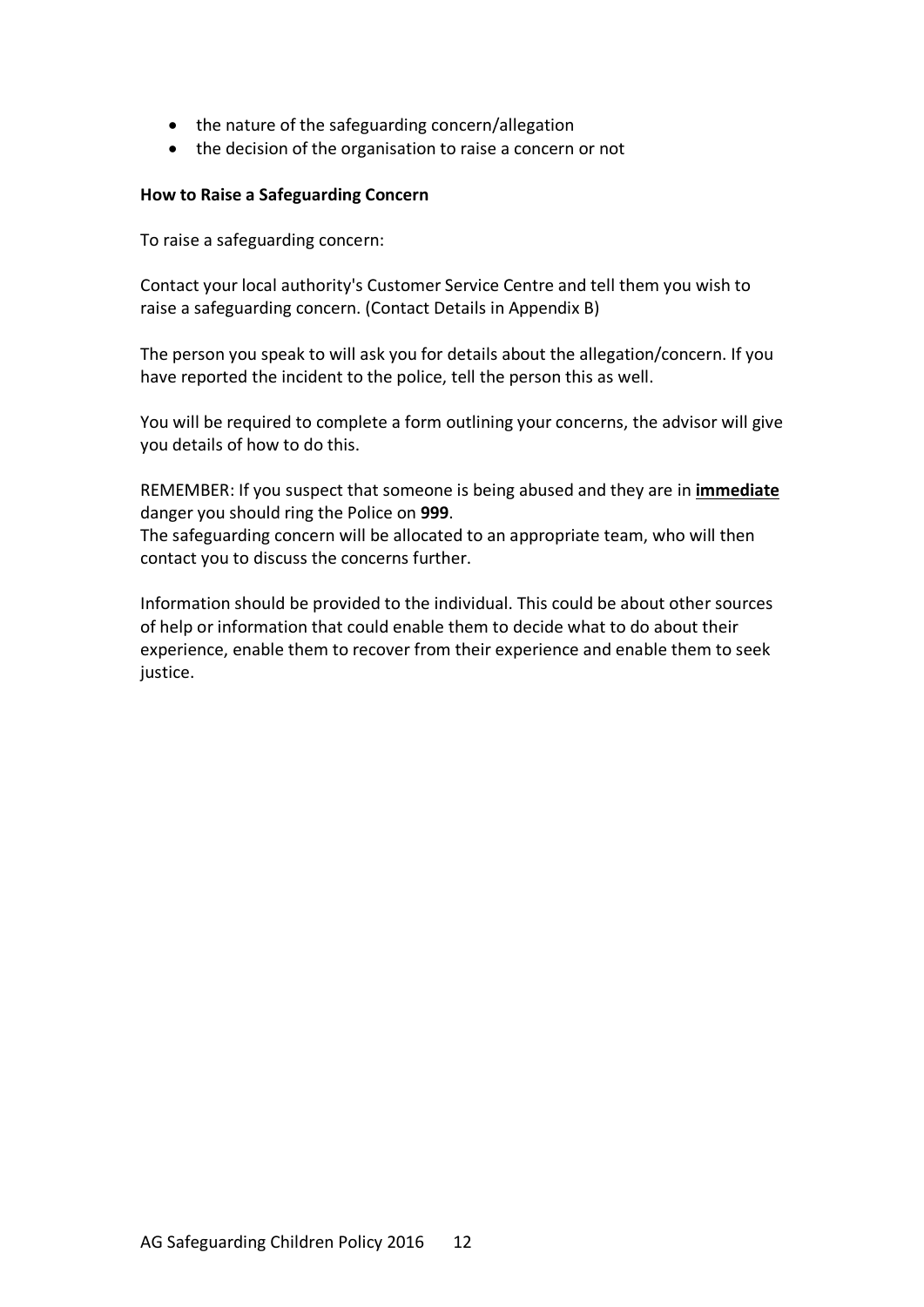# **Appendix A: BWY Named Safeguarding Leads and Contact Numbers**

| <b>Name</b>  | <b>Role</b>                | <b>Contact Details</b>                    |
|--------------|----------------------------|-------------------------------------------|
| Sarah Linsey | <b>LYTTG Assistant</b>     | 07790168863                               |
|              | Director/Safeguarding Lead | sarahlinsey@btinternet.com                |
|              | Safeguarding and Diversity | 07738946320                               |
|              | Manager                    | safeguarding@bwy.org.uk<br>www.bwy.org.uk |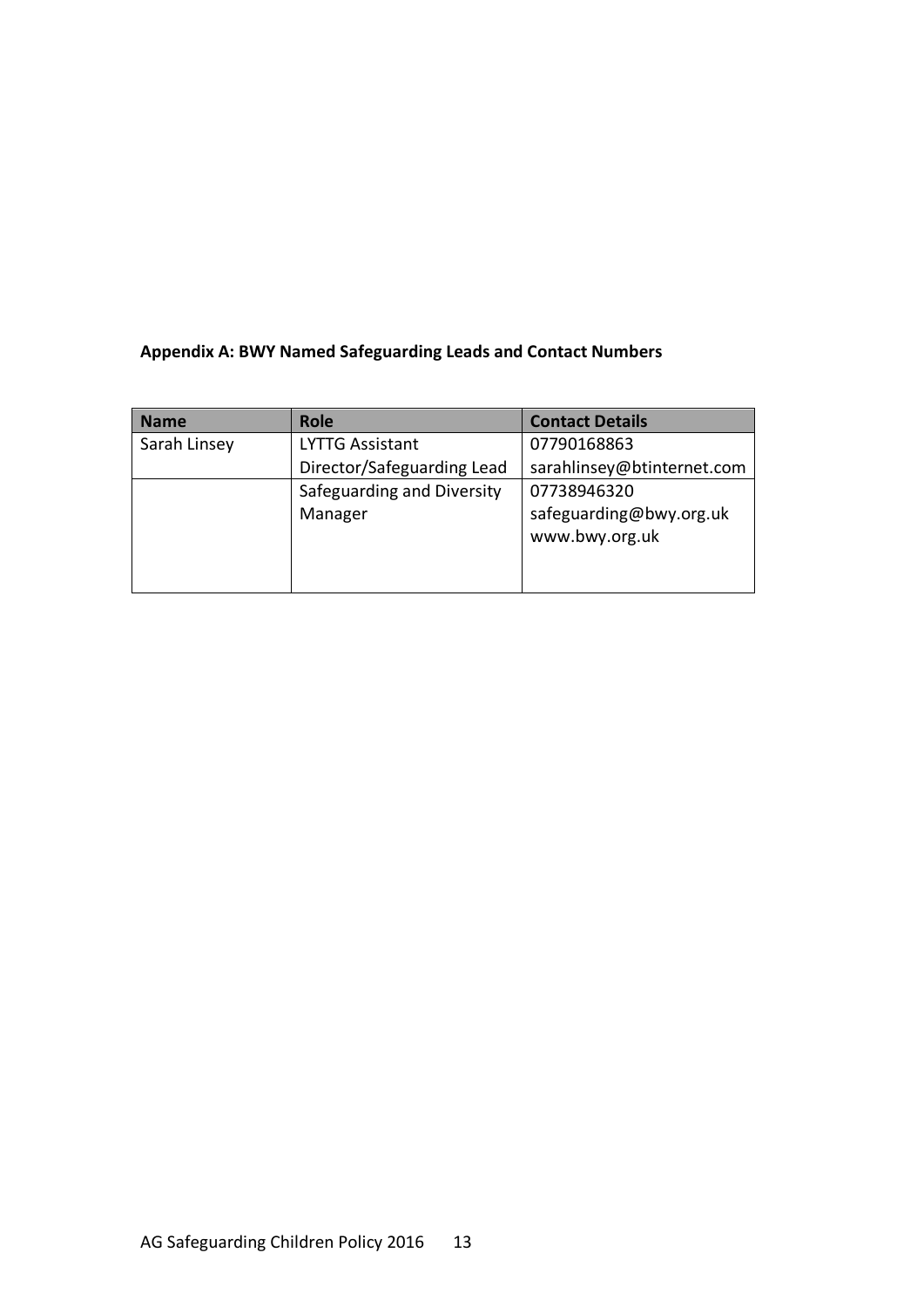#### **Appendix B: Local Safeguarding Children Board Contact Details**

#### **Links to your Local Safeguarding Children Boards**

Aberdeen City Child Protection Committee Aberdeenshire Children and Family Protection Committee Angus Child Protection Committee Argyll and Bute Council Child Protection Committee Barking and Dagenham Safeguarding Children Board Barnet Safeguarding Children Board Barnsley Safeguarding Children Board Bath and North East Somerset Local Safeguarding Children Board Bedford Borough Council Safeguarding Children Board Bexley Safeguarding Children Board Birmingham Safeguarding Children Board Blackburn with Darwen Safeguarding Children Board Blackpool Safeguarding Children Board Bolton Safeguarding Children Board Bournemouth and Poole Local Safeguarding Children Board Bracknell Forest Council Safeguarding Children Board Bradford Safeguarding Children Board Brent Local Safeguarding Children Board Brighton and Hove Local Safeguarding Children Board Bristol Safeguarding Children Board Bromley Safeguarding Children Board Buckinghamshire Safeguarding Children Board Bury Safeguarding Children Board Calderdale Safeguarding Children Board Cambridgeshire Local Safeguarding Children Board Camden Safeguarding Children Board Cardiff and The Vale of Glamorgan Local Safeguarding Children Board Carmarthenshire Local Safeguarding Children Board Central Bedfordshire Safeguarding Children Board Ceredigion Local Safeguarding Children Board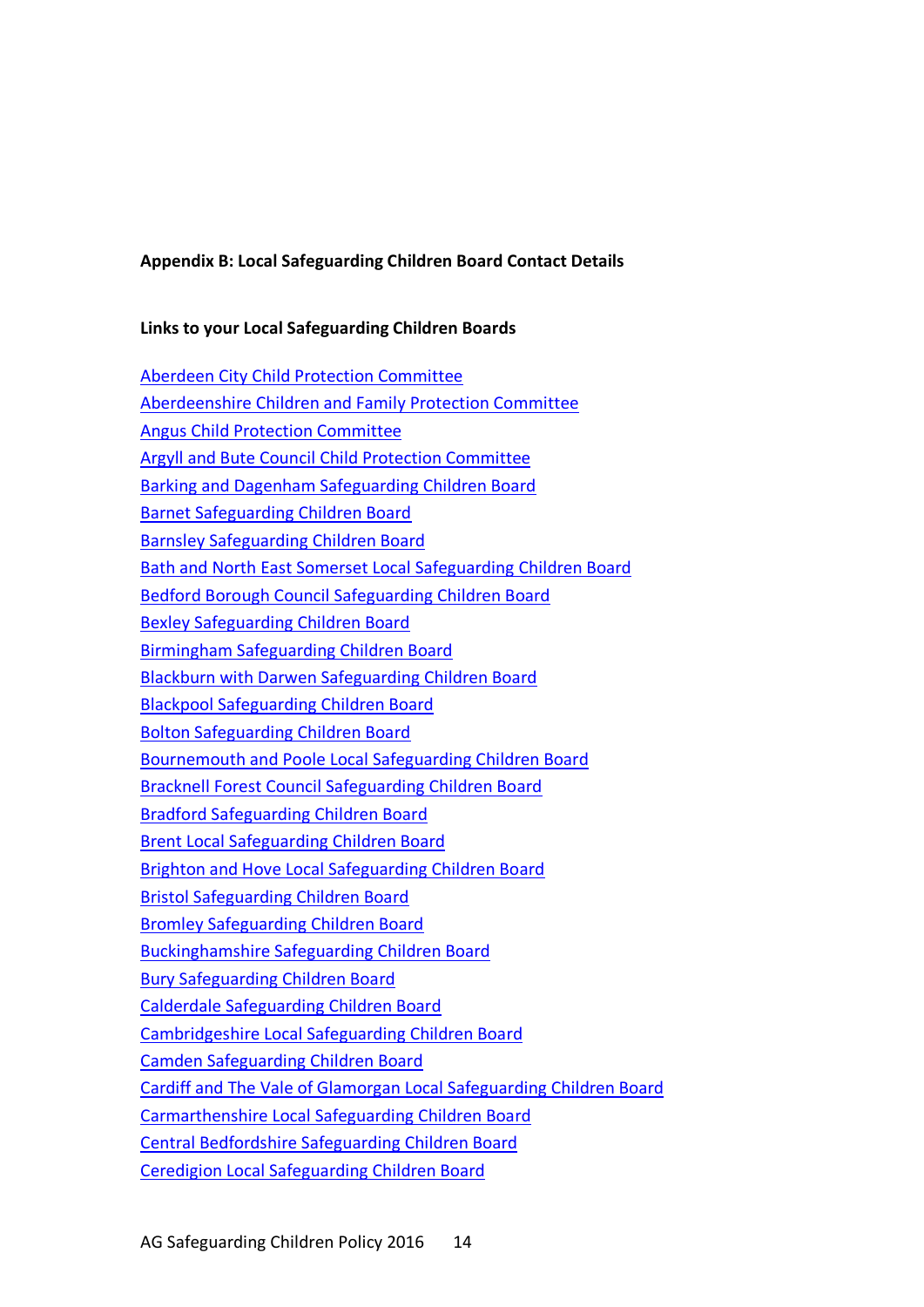Cheshire East Local Safeguarding Children Board Cheshire West Local Safeguarding Children Board City of London and Hackney Safeguarding Children Board Clackmannshire and Stirling Council Child Protection Committee Conwy and Denbighshire Local Safeguarding Children Board Cornwall and Isles of Scilly Safeguarding Children Board Coventry Local Safeguarding Children Board Croydon Local Safeguarding Children Board Cumbria Local Safeguarding Children Board Cwn Taf Safeguarding Children Board Darlington Safeguarding Children Board Derby Safeguarding Children Board Derbyshire Safeguarding Children Board Devon and Torbay Safeguarding Children Board Doncaster Safeguarding Children Board Dorset Safeguarding Children Board Dudley Safeguarding Children Board Dumfries and Galloway Council Child Protection Committee Dundee Childcare and Protection Committee Durham Local Safeguarding Children Board Ealing Safeguarding Children Board East Ayrshire Council Child Protection Committee East Dunbartonshire Council Child Protection Committee East Lothian and Midlothian Council Child Protection Committee East Renfrewshire Council Child Protection Committee East Riding of Yorkshire Safeguarding Children Board East Sussex Safeguarding Children Board Edinburgh City Council Child Protection Committee Enfield Safeguarding Children Board Essex Safeguarding Children Board Falkirk Child Protection Committee Fife Council Child Protection Committee Gateshead Local Safeguarding Children Board Glasgow City Council Child Protection Committee Gloucestershire Safeguarding Children Board Greenwich Safeguarding Children Board Gwynedd Local Safeguarding Children Board Hackney Safeguarding Children Board Halton Safeguarding Children Board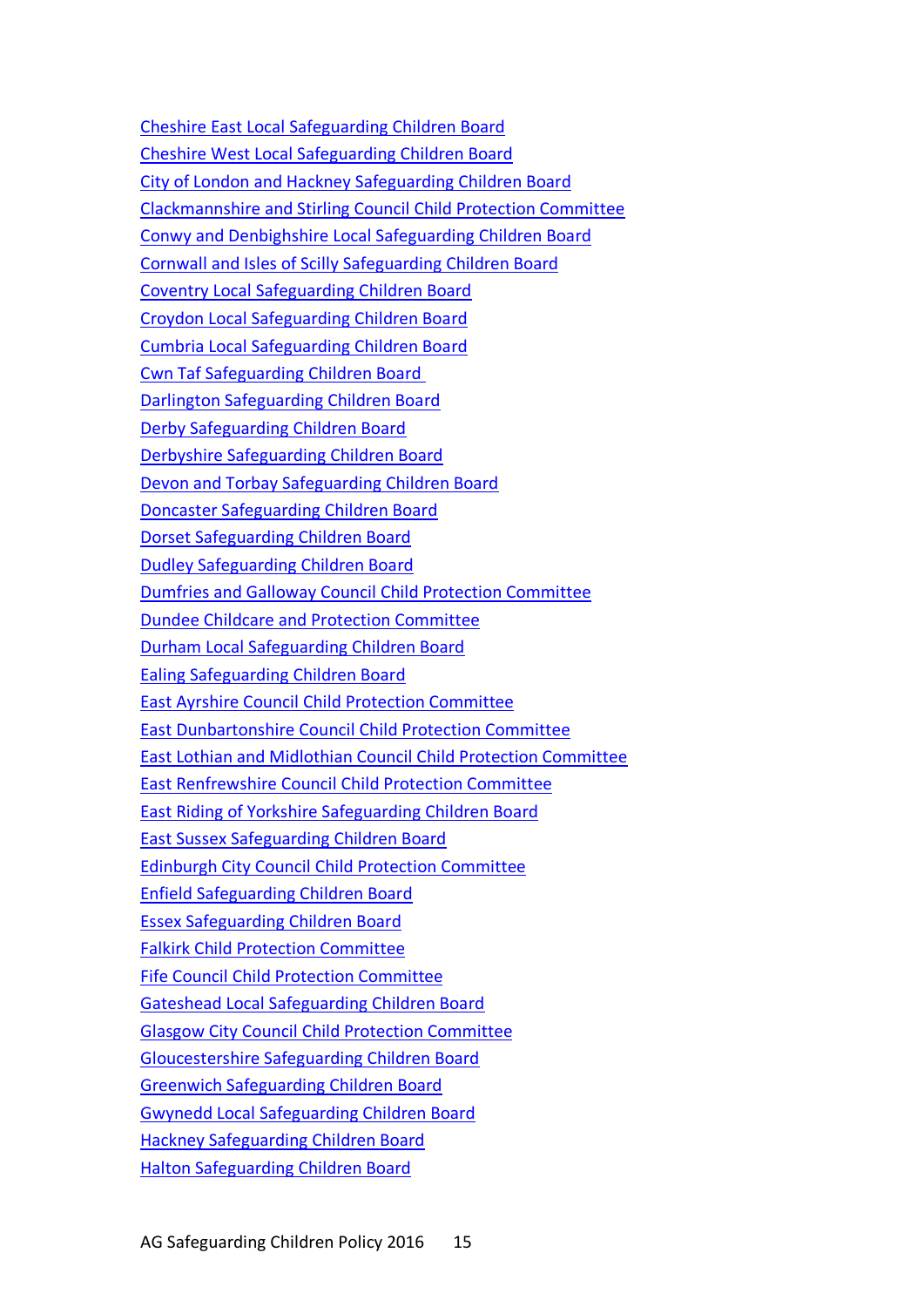Hammersmith & Fulham Safeguarding Children Board Hampshire Safeguarding Children Board Haringey local Safeguarding Children Board Harrow Safeguarding Children Board Hartlepool Safeguarding Children Board Havering Safeguarding Children Board Herefordshire Safeguarding Children Board Hertfordshire Safeguarding Children Board Highland Council Child Protection Committee Hillingdon Local Safeguarding Children Board Hounslow Local Safeguarding Children Board Hull Safeguarding Children Board Inverclyde Council Child Protection Committee Isle of Anglesey Local Safeguarding Children Board Isle of Wight Safeguarding Children Board Islington Safeguarding Children Board Kensington and Chelsea Safeguarding Children Board Kent Safeguarding Children Board Kingston upon Thames Local Safeguarding Children Board Kirklees Safeguarding Children Board Knowsley Safeguarding Children Board Lambeth Safeguarding Children Board Lancashire Safeguarding Children Board Leeds Safeguarding Children Board Leicester City Safeguarding Children Board Leicestershire and Rutland Safeguarding Children Board Lewisham Safeguarding Children Board Lincolnshire Safeguarding Children Board Liverpool Safeguarding Children Board London Safeguarding Children Boards Luton Safeguarding Children Board Manchester Safeguarding Children Board Medway Safeguarding Children Board Merthyr Tydfil Safeguarding Children Board Merton Safeguarding Children Board Middlesbrough Safeguarding Children Board Milton Keynes Safeguarding Children Board Moray Council Child Protection Committee Newcastle Safeguarding Children Board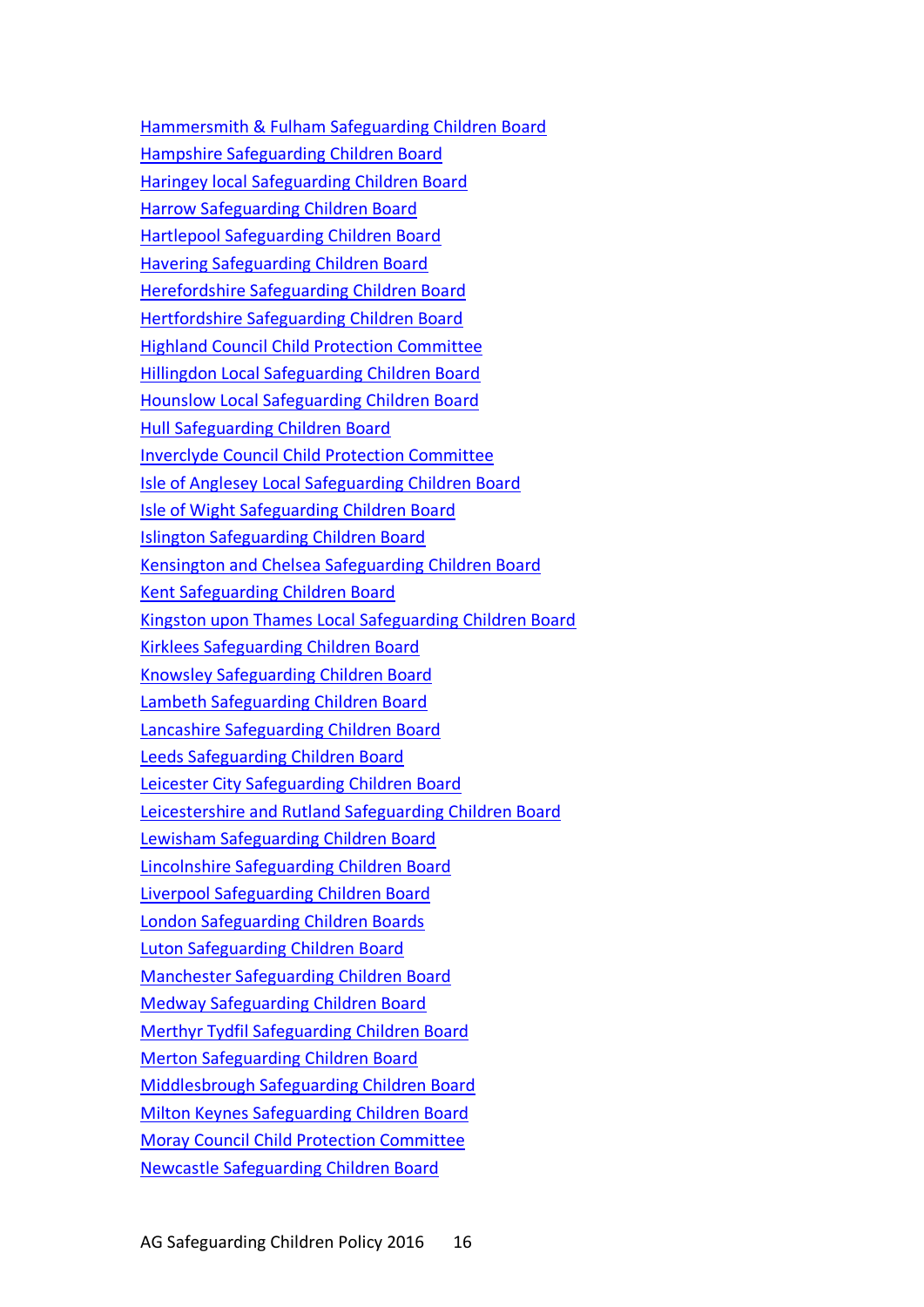Newham Local Safeguarding Children Board Norfolk Safeguarding Children Board North Ayrshire Council Child Protection Committee North East Lincolnshire Local Safeguarding Children Board North Lanarkshire Council Child Protection Committee North Lincolnshire Safeguarding Children Board North Somerset Safeguarding Children Board North Tyneside Safeguarding Children Board North Wales (Flintshire and Wrexham) Safeguarding Children Board North Yorkshire Safeguarding Children Board Northamptonshire Safeguarding Children Board Northern Ireland Safeguarding Board Northumberland Safeguarding Children Board Nottingham City Safeguarding Children Board Nottinghamshire Safeguarding Children Board Oldham Local Safeguarding Children Board Orkney Islands Child Protection Committee Oxfordshire Safeguarding Children Board Outer Hebrides Child Protection Committee Pembrokeshire Safeguarding Children Board Perth and Kinross Council Child Protection Committee Peterborough Safeguarding Children Board Plymouth Safeguarding Children Board Portsmouth Safeguarding Children Board Powys Local Safeguarding Children Board Reading Local Safeguarding Children Board Redbridge Local Safeguarding Children Board Redcar and Cleveland Safeguarding Children Board Renfrewshire Council Child Protection Committee Richmond Upon Thames Local Safeguarding Children Board Rochdale Safeguarding Children Board Rotherham Safeguarding Children Board Rutland Safeguarding Children Board Salford Safeguarding Children Board Sandwell Safeguarding Children Board Scottish Borders Child Protection Committee Sefton Local Safeguarding Children Board Sheffield Safeguarding Children Board Shetland Islands Council Child Protection Committee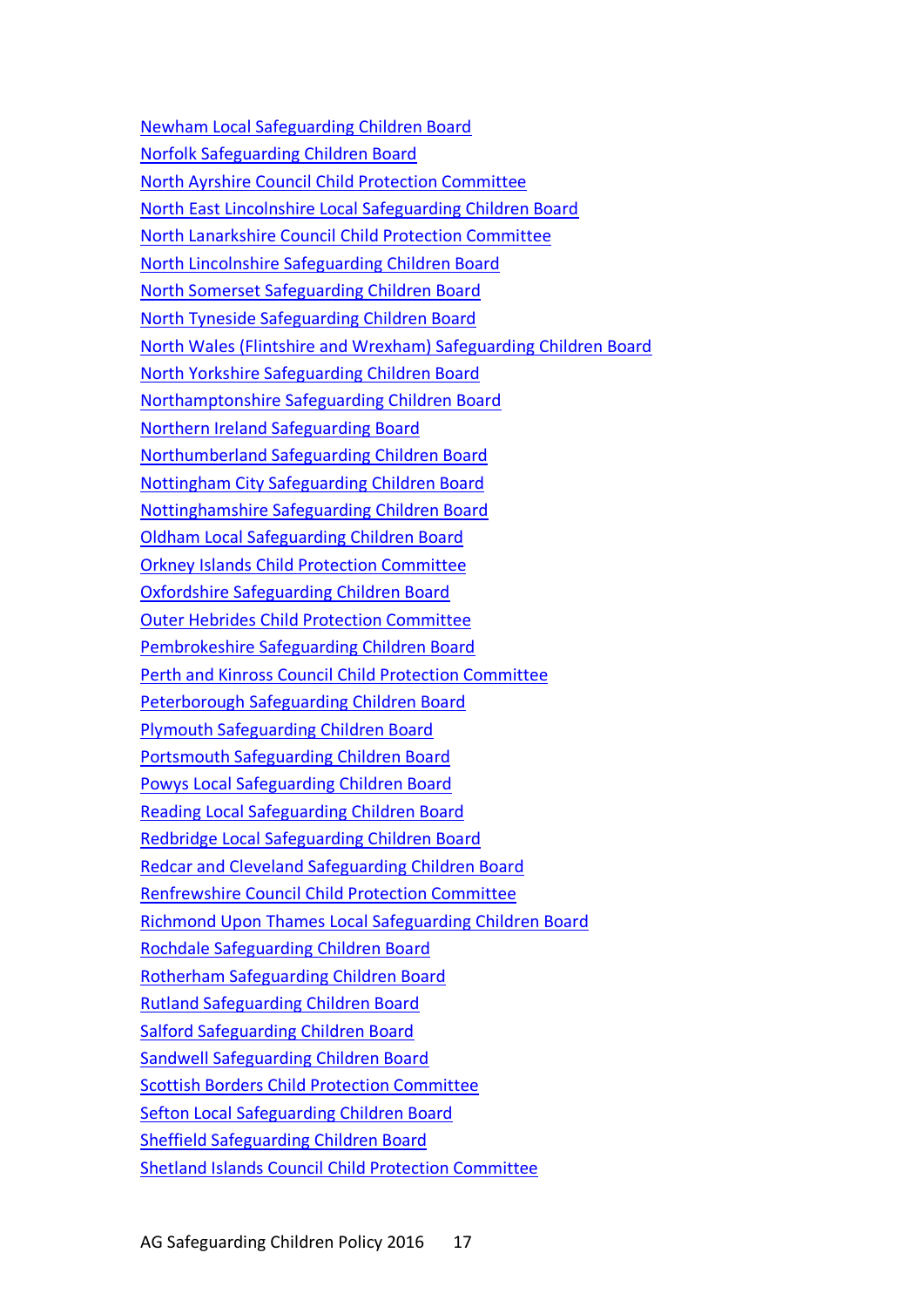Shropshire Safeguarding Children Board Slough Local Safeguarding Children Board Solihull Local Safeguarding Children Board Somerset Local Safeguarding Children Board South Ayrshire Council Child Protection Committee South East Wales Safeguarding Children Board (Monmouthshire, Newport, Torfaen, Blaenau Gwent, Caerphilly) South Gloucestershire Safeguarding Children Board South Lanarkshire Council Child Protection Committee South Tyneside Safeguarding Children Board Southampton Local Safeguarding Children Board Southend Local Safeguarding Children Board Southwark Safeguarding Children Board St.Helens Safeguarding Children Board Staffordshire Safeguarding Children Board Stirling Council Child Protection Committee Stockport Safeguarding Children Board Stockton-on-Tees Local Safeguarding Children Board Stoke-on-Trent Safeguarding Children Board Suffolk Safeguarding Children Board Sunderland Safeguarding Children Board Surrey Safeguarding Children Board Sutton Local Safeguarding Children Board Swindon Local Safeguarding Children Board Tameside Safeguarding Children Board Telford and Wrekin Safeguarding Children Board Thurrock Local Safeguarding Children Board Torbay Safeguarding Children Board Tower Hamlets Safeguarding Children Board Trafford Safeguarding Children Board Vale of Glamorgan Local Safeguarding Children Board Wakefield and District Safeguarding Children Board Walsall Safeguarding Children Board Waltham Forest Safeguarding Children Board Wandsworth Safeguarding Children Board Warrington Safeguarding Children Board Warwickshire Safeguarding Children Board West Berkshire Safeguarding Board West Dunbartonshire Child Protection Committee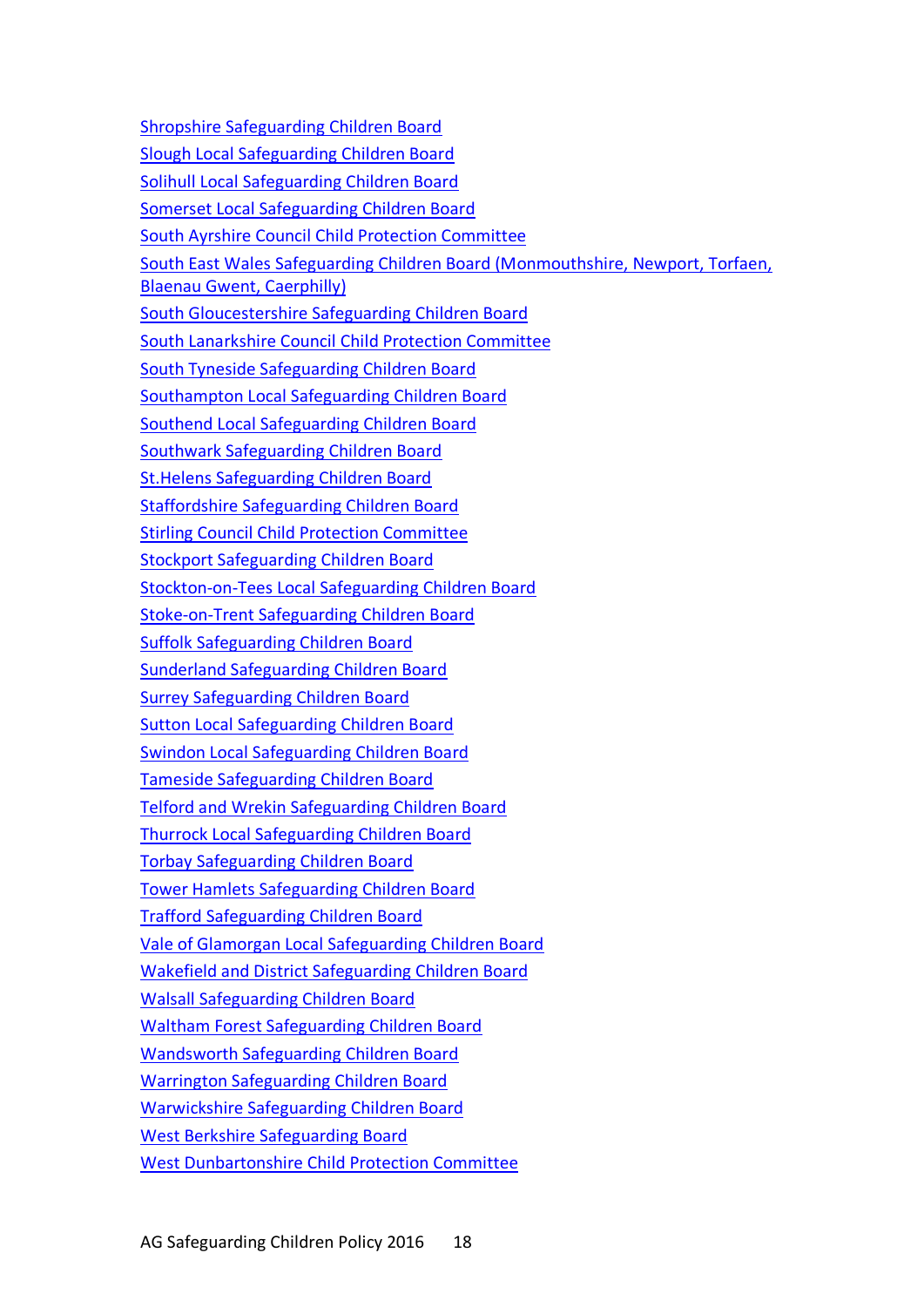West Lothian Child Protection Committee

West Sussex Safeguarding Children Board

Western Bay Safeguarding Children Board (Bridgend, Neath, Port Talbot, Swansea)

Western Isles (Outer Hebrides) Child Protection Committee

Westminster Safeguarding Children Board

Windsor and Maidenhead Local Safeguarding Children Board

Wigan Safeguarding Children Board

Wiltshire Safeguarding Children Board

Wirral Safeguarding Children Board

Wokingham Safeguarding Children Board

Wolverhampton Safeguarding Children Board

Worcestershire Safeguarding Children Board

York City Safeguarding Children Board